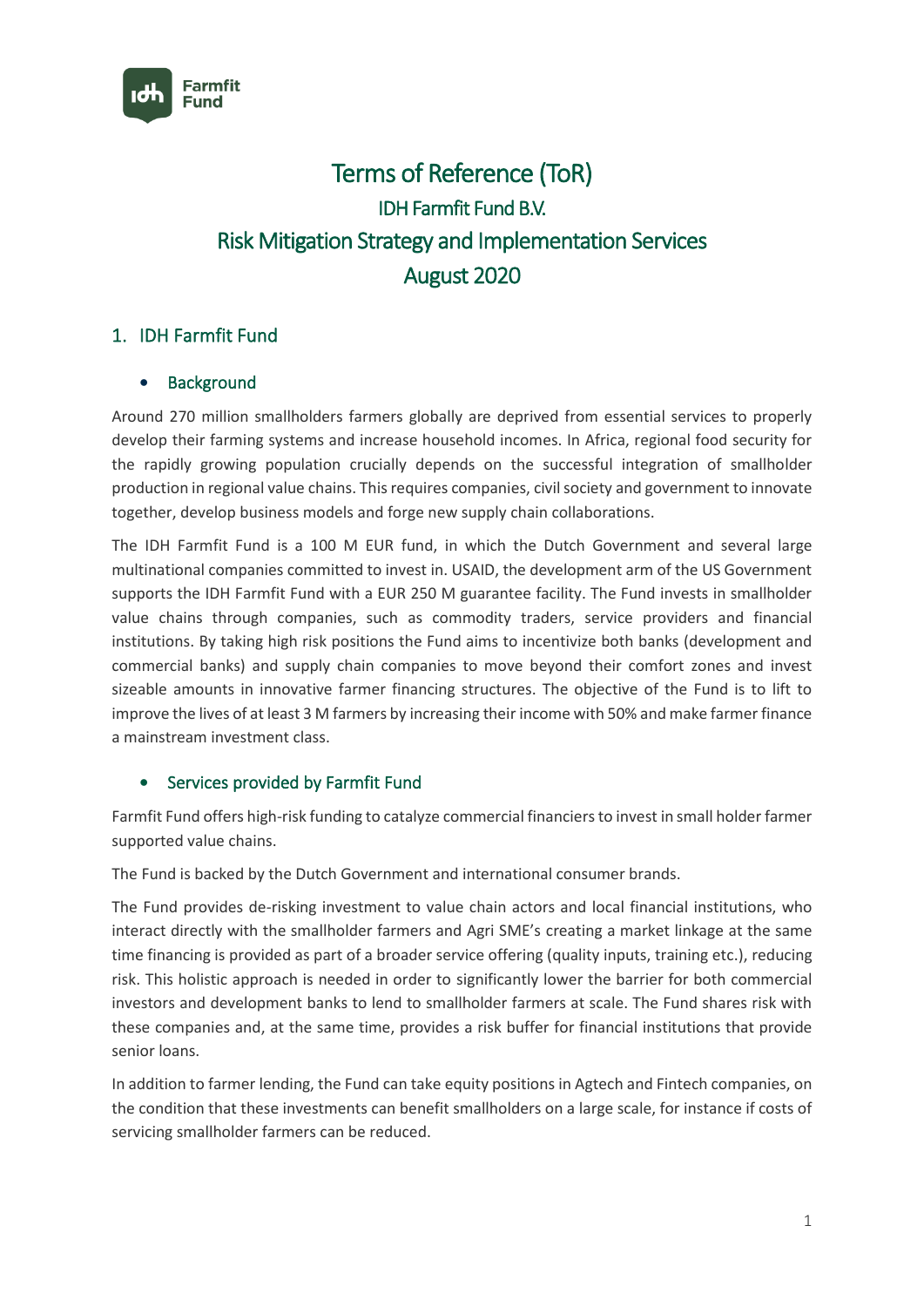

The Fund has a range of instruments available, depending on the financing need: bridge loan, equity, first loss provision, partial credit guarantee, mezzanine loan, straight loan and subordinated debt.

# 2. Management of the Farmfit Fund

The Fund Manager of the Farmfit Fund B.V is IDH Investment Management B.V (the Manager").

## 3. Call for Proposals

To support the IDH Farmfit Fund ("the Fund") , and on the basis of these Terms of Reference, the Fund aims to select a party that will support and advise the Fund and Fund Manager on strategic risk mitigation strategies and options. Further provide support and advisory services in respect of risk mitigation structures and the implementation of risk mitigation measures for the Fund on Fund a portfolio and individual investments basis.

The overall objective of the assignment is to have an overarching agreement with a consultant who will provide risk mitigation services to ensure that the Fund and the investments of the Fund are structured and executed in a manner to minimize the risk of the Fund and IDH Investment Management.

| <b>Deliverables</b>                                                                              | Comments                                                                                                                                                                                                                                                                                                                                                         |  |
|--------------------------------------------------------------------------------------------------|------------------------------------------------------------------------------------------------------------------------------------------------------------------------------------------------------------------------------------------------------------------------------------------------------------------------------------------------------------------|--|
| <b>Risk Mitigation Structures and</b><br>products                                                | Propose risk mitigation structures and products<br>on a portfolio and transaction basis to mitigate<br>currency, liquidity, sovereign risks and exit risks<br>(amongst others) ("the risks").                                                                                                                                                                    |  |
| Model the risk exposure of the Fund<br>and Fund Manager on a portfolio<br>and transaction basis. | Provide and maintain a financial model to monitor<br>and asses the above mentioned risks to the Fund<br>on a portfolio and individual transactions basis.<br>Provide sensitivity analysis on the portfolio of the<br>Fund and on individual transactions to asses the<br>consequences of the risks on the financial model                                        |  |
| <b>Risk Mitgation partnerships</b>                                                               | Idenitfy and arrange suitable counter parties<br>through which the Fund may de risk their<br>exposure to risk, including risk sharing couter<br>parties, risk mitigation counter parties and<br>providers of risk mitigation products.<br>Undertake KYC procedures with financial service<br>counter parties in support of the Investment<br>Manager as required |  |

## 4. Assignment deliverables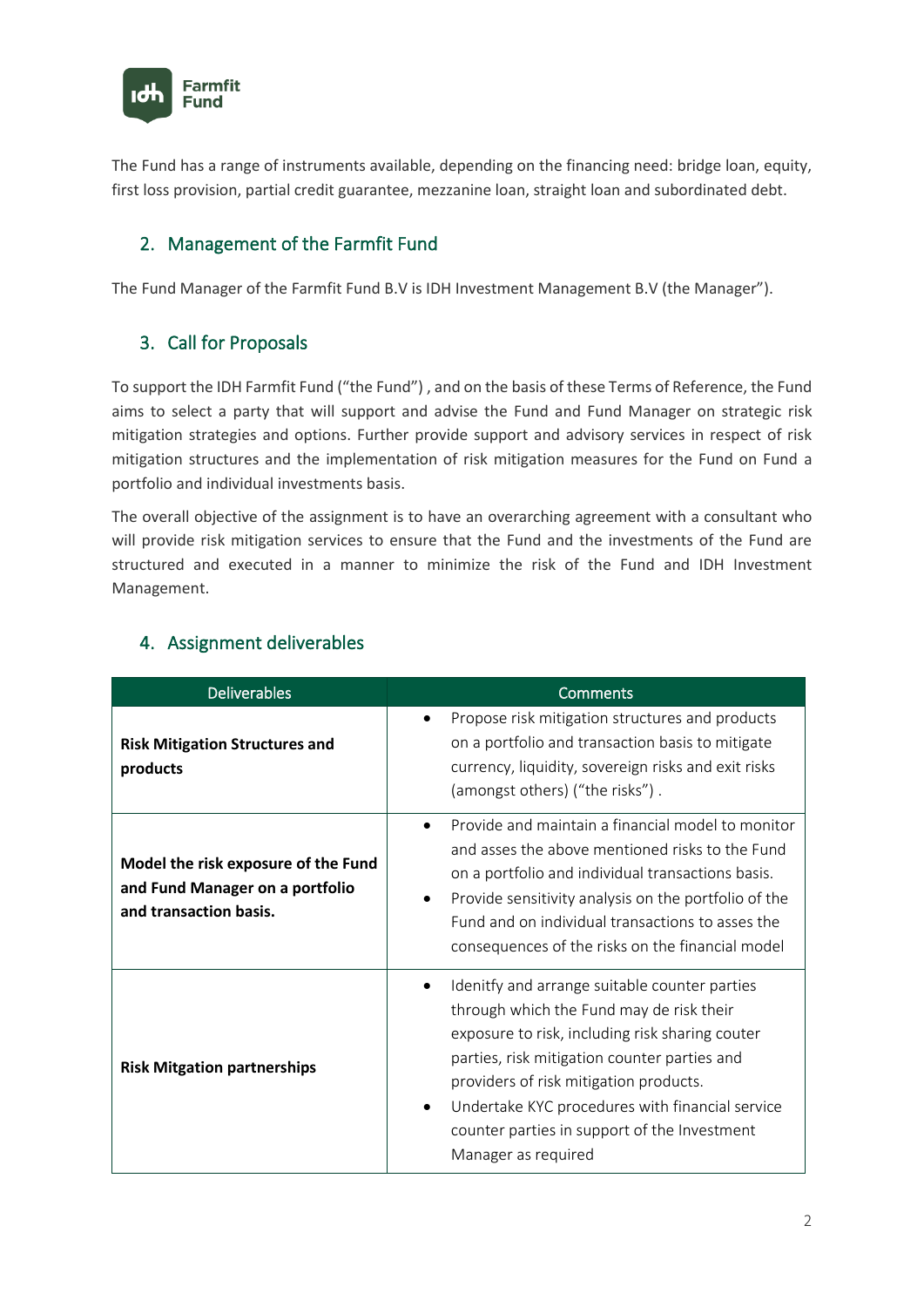

| <b>Risk Mitigation market access</b>            | Identify and procure the appropriate risk<br>$\bullet$<br>mitigation products on a market basis      |
|-------------------------------------------------|------------------------------------------------------------------------------------------------------|
| <b>Execution of risk mitigation strategy</b>    | Advise on and where appropriate execute the<br>$\bullet$<br>identified risk mitigation strategy.     |
| Monitor the risk exposure of the<br><b>Fund</b> | Provide regular reports on the risk exposure of<br>the Fund portfolio and on individual transactions |

# 5. Consultant profile

For this assignment, IDH is looking for a consultancy specialized in the provision of risk mitigation strategies for financial institutions, Funds, and investors whom transact and invest in developing coutries with a strong focus on Africa.

The consultancy is expected to have extensive experience in the identification and structuring of risk mitigation strategies, products and the execution of same. On the identifaction of risk mitigation parties and actors and on facilitating and maintaining relationhips with same. On providing risk focused financial models on a portfolio and transaction basis.

The consultancy is expected to have a strong understanding of investmet risk and portfolio risk with respect to debt, equity and mezzanince investments in developing countries with a strong focus on Africa. The design and execution of risk mitigation strategies, including strategies to minimize, countrer party risk, currency risk, sovereign risk and liquidity risk.

# 6. Proposal guidelines, procedure and timeline

## • Proposal guidelines

The Fund is asking consultants to prepare a proposal (max. 4 pages, excl. CVs and samples of work) in which it is explained how the consultant will organize its engagement and team to contribute to the objectives as explained above.

In the proposal, please provide the following:

- A succinct, well-documented approach, including desired input and timelines for involvement of the Fund Manager
- Clear description of the team, relevant experience of team members and time allocation per team member;
- Financial proposal in line with recommended approach, subdivided by a price quotation. The price quotation should clearly state the cost for each element. The Fund reserves the right to separate, segment and/or award part or some of the required work as set out above at its sole discretion.
- References and sample of previous work.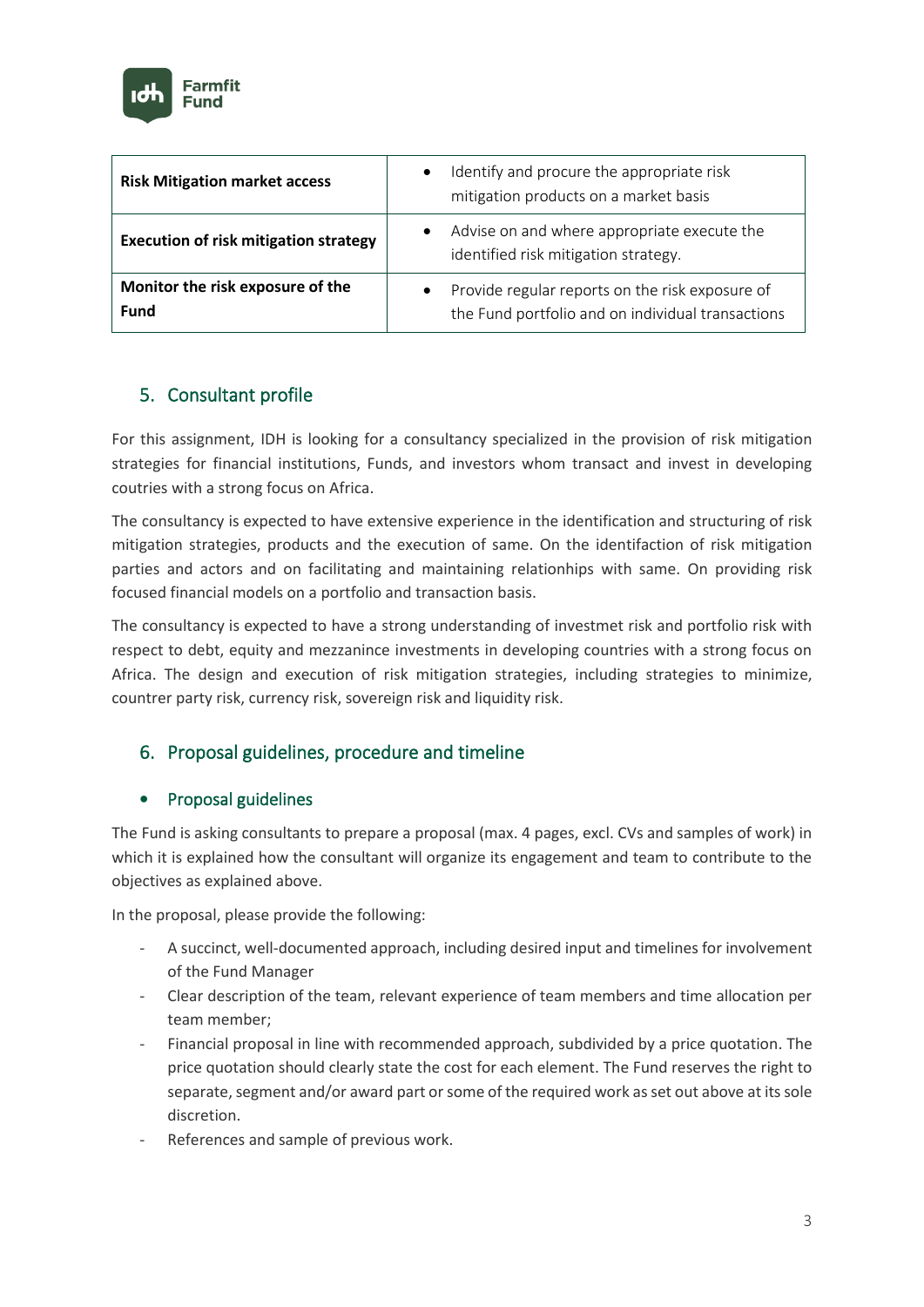

### • Procedure

The procedure will be as follows:

- Inviting consultancies to submit full proposals based on the ToR.
- Evaluation of the proposals by an evaluation committee consisting of the Board of the Fund. The evaluation committee will evaluate the proposals on the basis of exclusion and selection criteria as published in these Terms of Reference.
- A potential teleconference session with shortlisted candidates to provide clarification and answer questions prior to final selection.
- Decision on selection of consultancy.
- Inception meeting with the selected consultancy.

#### • Timeline

| <b>Activity</b>                                   | Timeline                           |
|---------------------------------------------------|------------------------------------|
| Publication of this ToR                           | 11 <sup>th</sup> of August 2020    |
| Deadline for submission of proposals <sup>1</sup> | 28 <sup>th</sup> of August 2020    |
| Selection of Consultant                           | 4 <sup>th</sup> of September 2020  |
| Contracting and start of Assignment               | 14 <sup>th</sup> of September 2020 |

The IDH Farmfit Fund will reject offers if any illegal or corrupt practices have taken place in connection with the award or the tender procedure.

## 7. Selection criteria

#### • Grounds for exclusion

- 1. Tenderers shall be excluded from participation in a procurement procedure if:
	- a. they are bankrupt or being wound up, are having their affairs administered by the courts, have entered into an arrangement with creditors, have suspended business activities, are subject of proceedings concerning those matters, or are in any analogous situation arising from a similar procedure provided for in national legislation or regulations;
	- b. they or persons having powers of representation, decision-making or control over them have been convicted of an offence concerning their professional conduct by a judgment which has the force of res judicata;
	- c. they have been guilty of grave professional misconduct proven by any means which the IDH can justify;

<sup>1</sup> Proposals submitted after the deadline will be returned and will not be considered in the tender procedure.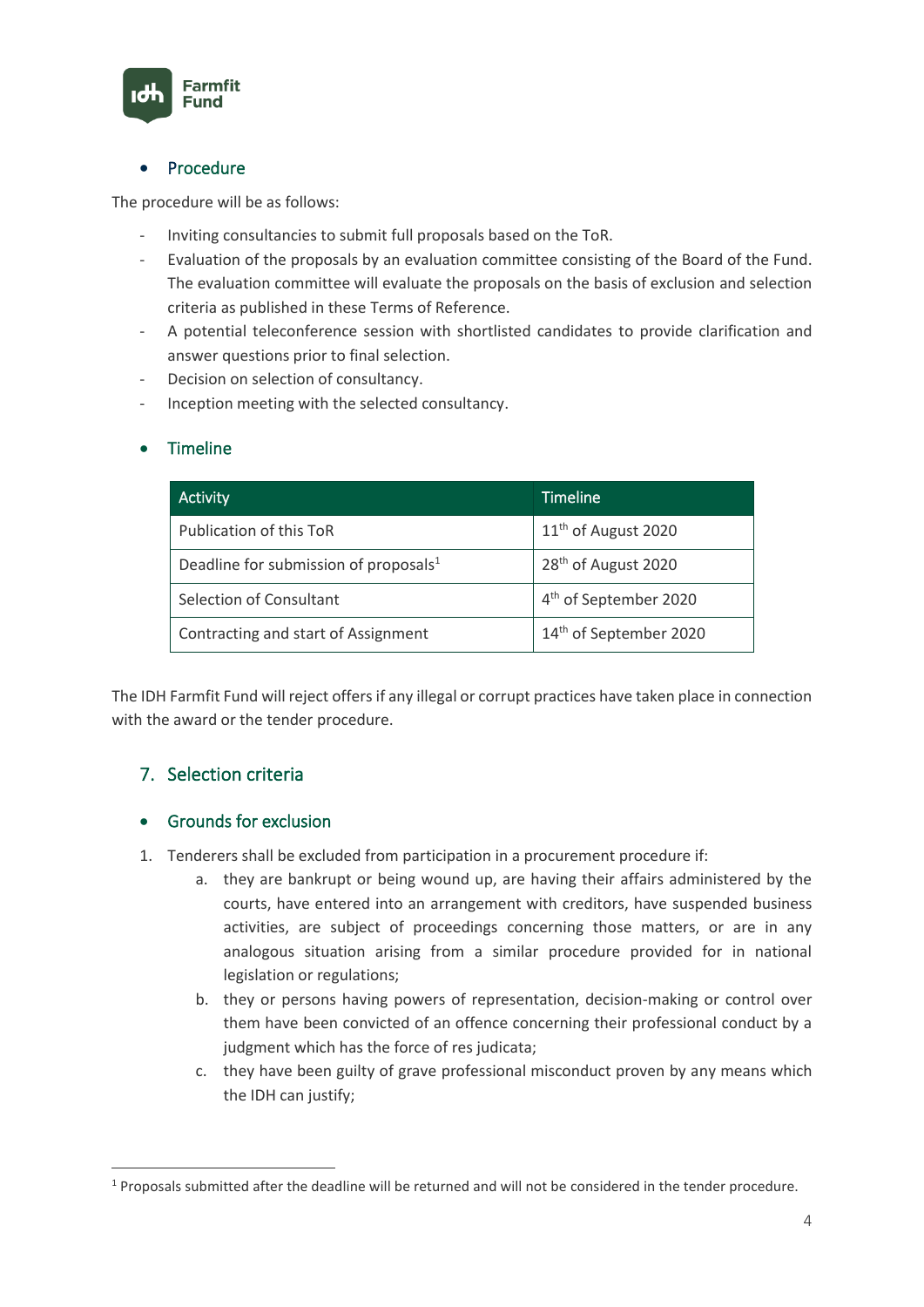

- d. they have not fulfilled obligations relating to the payment of social security contributions or the payment of taxes in accordance with the legal provisions of the country in which they are established, or with those of the Netherlands or those of the country where the contract is to be performed;
- e. they or persons having powers of representation, decision making of control over them have been the subject of a judgment which has the force of res judicata for fraud, corruption, involvement in a criminal organization, money laundering or any other illegal activity, where such illegal activity is detrimental to the MFA's financial interests.

Tenderers must confirm in writing that they are not in one of the situations as listed above.

2. Tenderers shall not make use of child labor or forced labor and/or practice discrimination and they shall respect the right to freedom of association and the right to organize and engage in collective bargaining, in accordance with the core conventions of the International Labor Organization (ILO).

#### • Selection criteria

The selection of the preferred candidate will be based on the following selection criteria:

|                          | Component           | Criteria                                                                                                                                                                                    | Grading |
|--------------------------|---------------------|---------------------------------------------------------------------------------------------------------------------------------------------------------------------------------------------|---------|
| 1                        | Proposal            | The extent to which the proposal meets the required quality<br>of services:<br>Quality of the proposed approach<br>Time-efficiency                                                          | $1 - 5$ |
| $\overline{\mathcal{L}}$ | <b>Track Record</b> | The extent to which the consultant presents the required<br>level of expertise and knowledge:<br>Meeting the consultant profile<br>Team composition and track record of the<br>consultants. | $1 - 5$ |
| 4                        | <b>Budget</b>       | Best price for the proposed level of quality<br><b>Farmfit Fund</b><br>Farmfit Business Support and Intelligence                                                                            | $1 - 5$ |

**Scoring and weighing for each component**: The evaluation committee will unanimously score each component by assigning scores from 1 to 5, 5 representing optimal performance on the component and 1 representing extremely poor performance on the respective component. Each component will be weighed equally.